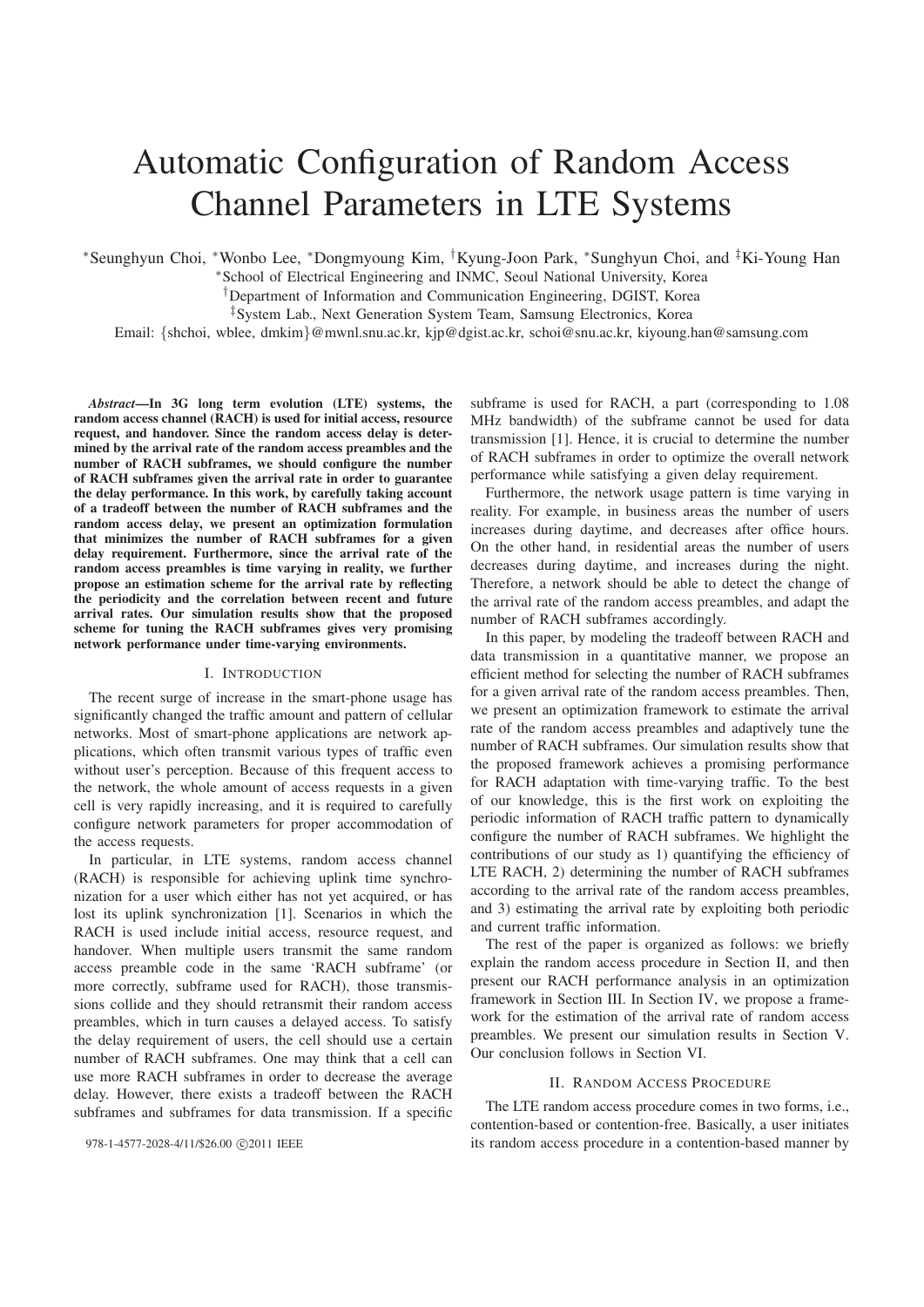

Fig. 1. Contention-based random access procedure.

randomly choosing a code. However, when a user needs to request resources for ACK/NACK transmission over the uplink or needs to handover, the cell has an option of preventing contentions by allocating a dedicated code to a user, resulting in contention-free access. Out of 64 codes available in each cell,  $N_{cf}$  codes are reserved for contention-free access while the rest  $(64-N<sub>cf</sub>)$  codes are used for contention-based access.

The contention-based procedure consists of the following four steps as shown in Fig. 1 [1]:

- 1) Random access preamble: A user selects one of the  $64 - N_{cf}$  available RACH codes.
- 2) Random access response: Random access response (RAR) is sent by the base station (BS) on physical downlink shared channel (PDSCH), which is the main databearing downlink channel. RAR conveys the identity of the detected preamble, a time alignment instruction, and an initial uplink resource grant for an L2/L3 message. If multiple users collided by selecting/transmitting the same code, they would receive the same RAR.
- 3) Layer 2/layer 3 (L2/L3) message: This message is the first scheduled uplink transmission on the physical uplink shared channel (PUSCH). It conveys the actual random access procedure message, such as an initial access request or a resource request. In case of a preamble collision at the first step, the colliding users receive the same RAR, and hence, their L2/L3 messages will also collide.
- 4) Contention resolution message: This message echoes the user identity contained in the successfully received L2/L3 message. A user which receives no contention resolution message containing its own identity learns that there was a collision, exits the current random access procedure, and starts another one after random back-off.

On the other hand, the contention-free random access reduces the random access delay by allocating a dedicated code to a user on a per-need basis. Therefore, the contention-free random access procedure starts with a random access preamble

assignment by a BS. Then, the user transmits the assigned random access preamble. Finally, the procedure terminates with an RAR.

In this paper, we consider only the initial access and uplink resource request scenarios, not the handover and downlink resource request scenarios. Therefore, only the contentionbased procedure is considered.

# III. ANALYSIS OF RACH IN LTE SYSTEMS

# *A. Collision probability of a random access preamble*

We assume a frequency division duplexing (FDD) mode LTE system since it is widely used in LTE systems. 10 mslong frames repeat over time, where each frame is composed of 10 subframes. For the FDD mode LTE system, if we denote the number of RACH subframes per frame by n, then we have  $n \in$  $\{0.5, 1, 2, 3, 5, 10\}$ . Here, *n* equal to 0.5 means that there is one RACH subframe per every two frames. Since these RACH subframes are almost evenly separated, the interval between two adjacent RACH subframes can be approximated as  $10/n$ .

When more than one user transmits random access preambles using the same code in the same RACH subframe, those transmissions collide and they retransmit their random access preambles. If we assume that the arrival of the random access preambles follows Poisson distribution [2] with a rate  $\lambda_0$ , and that a maximum of  $L$  retransmissions is allowed, then the relation between the new arrival rate  $\lambda_0$  and the aggregate arrival rate  $\lambda_t$  (first time preamble arrival plus a certain number of retransmissions arrival) is given as follows [3–6]:

$$
\lambda_0 = \frac{\lambda_t e^{-\lambda_t}}{1 - \{1 - e^{-\lambda_t}\}^{L+1}}.\tag{1}
$$

By considering that the arrival rate  $\lambda_t$  is the same for all the subframes, the average number of arrivals in  $m$  subframes becomes  $m\lambda_t$ . Because the interval between two adjacent RACH subframes is  $10/n$ , there are  $10\lambda_t/n$  random access preambles in each RACH subframe on average. We denote the number of random access preambles per RACH subframe, i.e., the RACH load, as G. When the number of codes for RACH is q, the success probability of each random access  $P_s(G, q)$ can be represented as follows:

$$
P_s(G, q) = \sum_{i=1}^{\infty} \{P_{s|i} \cdot P_i\}
$$
  
= 
$$
\sum_{i=1}^{\infty} \left\{ \left(\frac{q-1}{q}\right)^{i-1} \cdot \frac{ie^{-G}\frac{G^i}{i!}}{\sum_{j=1}^{\infty} \left(j e^{-G}\frac{G^j}{j!}\right)} \right\}
$$
  
= 
$$
\frac{\sum_{i=1}^{\infty} \left\{ \left(\frac{q-1}{q}\right)^{i-1} \frac{G^{i-1}}{(i-1)!} \right\}}{\sum_{j=1}^{\infty} \frac{G^{j-1}}{(j-1)!}}
$$
  
= 
$$
e^{-G/q}, \tag{2}
$$

where  $P_{s|i}$  is the success probability of a random access given that there are  $i$  random access preambles in the RACH subframe and  $P_i$  is the probability that there are i random access preambles in the RACH subframe. Hence, we can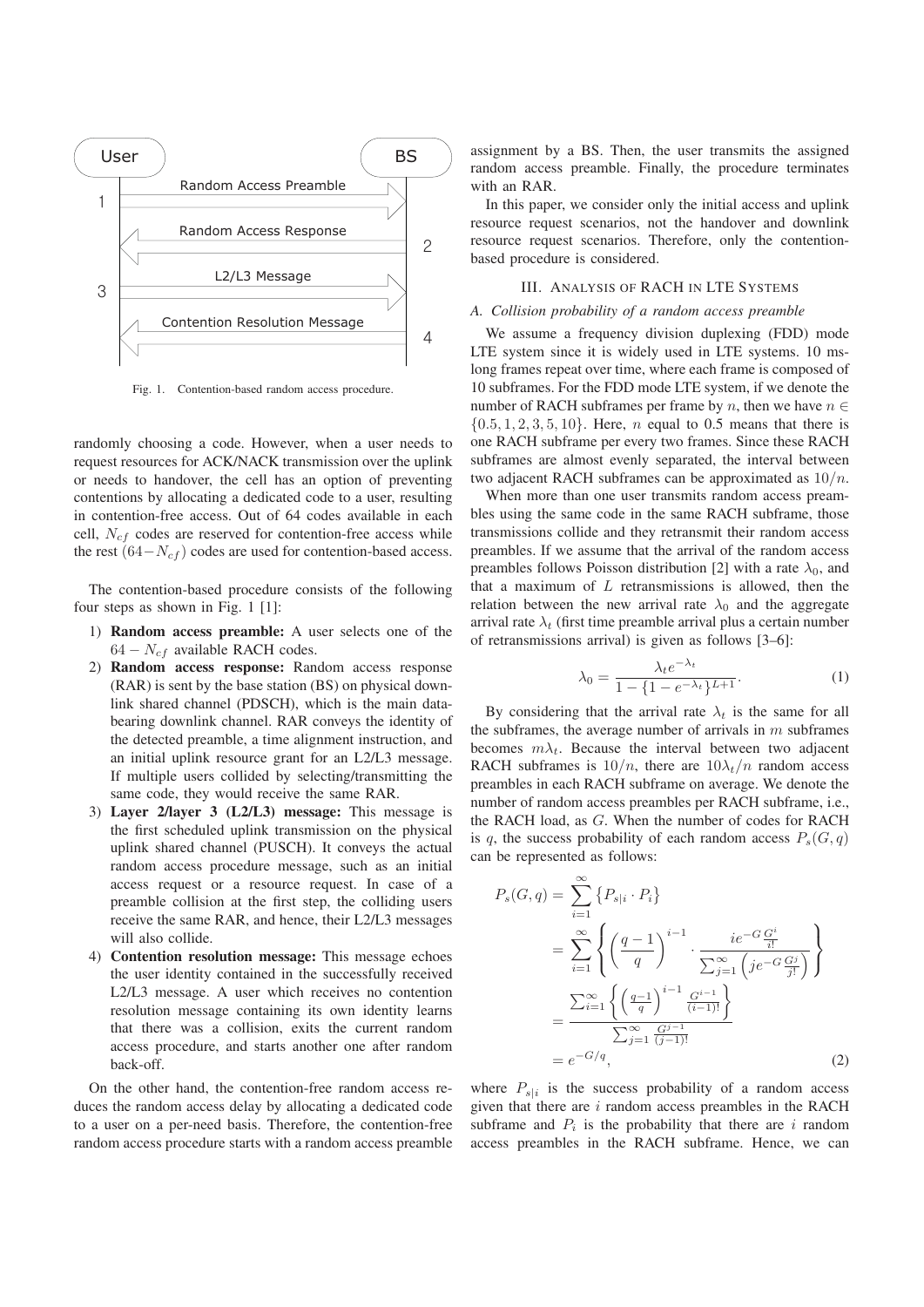express the collision probability of a random access preamble as

$$
P_c(G, q) = 1 - e^{-G/q}
$$
  
= 1 - e^{-10\lambda\_t/ nq}. (3)

# *B. Optimization formulation*

As already mentioned in the previous section, there is a tradeoff between the number of RACH subframes and the random access delay. If a cell allocates more subframes for RACH, the collision probability of a random access preamble decreases according to (3). The expected random access delay  $\overline{D}$  can be expressed using the collision probability of a random access preamble as follows:

$$
\overline{D} = \sum_{k=1}^{L+1} k \overline{D}_b P_c^{k-1} (1 - P_c), \tag{4}
$$

where  $\overline{D}_b$  is the average delay per retransmission. According to (4), the decrease in the collision probability in turn results in the decreased random access delay.

On the other hand, as the number of RACH subframes increases, the number of subframes that can be used for data transmission decreases. Therefore, each cell can determine its delay performance and the amount of resources for data transmissions by adjusting the number of RACH subframes.

Here, we propose an optimization formulation based on the analysis of the RACH in the previous section. In the formulation, we minimize the number of RACH subframes as long as the expected access delay is smaller than the given delay bound as follows:

$$
\begin{array}{ll}\n\text{min} & n \\
\text{s.t.} & n \in \{0.5, 1, 2, 3, 5, 10\} \\
& \overline{D} \le \overline{D}_{max},\n\end{array} \tag{5}
$$

where  $\overline{D}_{max}$  is the maximum delay bound. Consequently, we can rewrite the overall optimization problem as follows:

min n  
s.t. 
$$
n \in \{0.5, 1, 2, 3, 5, 10\}
$$
  

$$
\sum_{k=1}^{L+1} k \overline{D}_b P_c^{k-1} (1 - P_c) \le \overline{D}_{max}.
$$
 (6)

Since  $P_c$  is a function of  $\lambda_0$  from (1) and (3), we can determine the number of RACH subframes for a given arrival rate  $\lambda_0$ .

# IV. ADAPTATION TO A TIME VARYING ENVIRONMENT

# *A. Motivation for estimating the arrival rate*

In the previous section, we have formulated an optimization problem that minimizes the number of RACH subframes satisfying a given delay constraint. With a given  $\lambda_0$ , each cell solves the optimization problem, and can determine the number of RACH subframes. However, the arrival rate of random access preambles may change in practice. For example, in business areas, the number of users increases during daytime, and decreases after office hours. As the number of



Fig. 2. Arrival rate of random access preambles to be estimated.

users changes, the arrival rate of random access preambles also changes with a high probability. Thus, we need to iteratively optimize the number of RACH subframes. To this end, there should be a technique to detect a meaningful change of the arrival rate of the random access preambles.

Meanwhile, it should be noted that the arrival rate  $\lambda_0$  that is used for determining the number of RACH subframes is not the current arrival rate but the arrival rate in the near future. In Fig. 2, vertical bars represent the arrival rate of random access preambles at each time interval. At the point where the first optimization is performed, the optimization problem should use the arrival rate which represents the period between the point where the first optimization is performed and the point where the next optimization is performed. Thus, the arrival rate  $\lambda_0$  used for the optimization problem should be the average value of the next period. By using the arrival rate in the upcoming period, we can solve the optimization problem, and then determine the number of RACH subframes. Consequently, the remaining issue is how to predict or estimate the arrival rate in the next period.

# *B. Baseline estimation model*

Before we propose an estimation scheme, we present two baseline models, which are the basic building blocks for our overall estimation framework.

*1) Profile-based scheme:* Time series of count data measures the aggregated behavior of individual human beings. Even though the behavior of individual does not show periodicity, the aggregated behavior may exhibit a certain periodicity that reflects the rhythms of the underlying human activity. This underlying human activity usually follows a weekly profile, and from the profile, one can expect that upcoming data will be similar to the profile value with a high probability [7].

By using the periodic characteristics of human activities, we build up a weekly profile of the random access preambles. We first average the arrival rate of the random access requests every week at a specific time and day. Through the profile, each cell can estimate the current and future arrival rates.

However, this profile-based scheme has its own limit in that it cannot reflect the trend of a specific week. That is, the arrival rate of the random access requests in a given week can be quite different from the profile value. In this case, the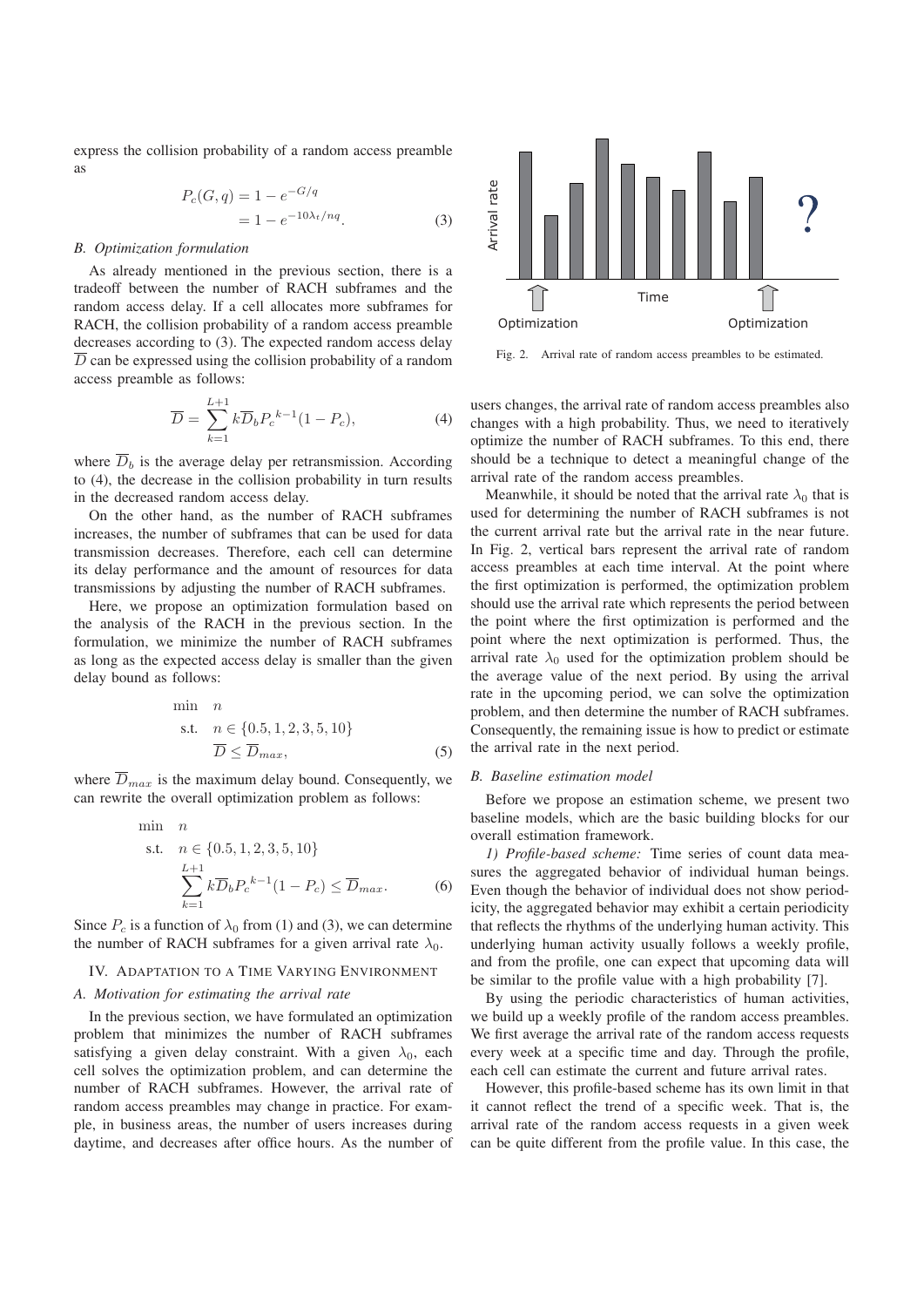

Fig. 3. Characteristics of profile and moving average.

actual arrival rate can be quite different from the estimated arrival rate. Consequently, the number of RACH subframes determined based on the estimation scheme may be inaccurate. Therefore, along with the profile-based estimation, we need to reflect the current trend of the arrival rate of the random access preambles.

*2) Moving average scheme:* In order to reflect the current trend of the arrival rate of the random access preambles, we introduce a moving average scheme. A moving average is a type of finite impulse filter used to analyze a set of data points by creating a series of averages. By using a moving average scheme, we can estimate the current arrival rate of random access preambles recursively. Especially, we use an exponential moving average defined as follows [8]:

$$
E(t) = \sigma y(t) + (1 - \sigma)E(t - 1),
$$
\n(7)

where  $E(t)$  is an estimated value at time  $t + 1$ . That is,  $E(t)$ is estimated at time t, and the value is for time  $t + 1$ . Hence, each cell estimates the arrival rate that will show up in the next interval that is needed to optimize the RACH parameters. Here,  $y(t)$  is the actual value at time t, and  $\sigma \in [0, 1]$  is a weighting factor of the current data value. Therefore, the estimated value depends more on the current data value as  $\sigma$ increases. Eq. (7) calculates an estimation value recursively, by using the previously estimated value.

# *C. Proposed framework*

As we explained in the previous section, a profile uses periodic characteristics of human activities, and a moving average reflects the current trend of data. In a similar manner, we can assume that the arrival rate of the random access preambles follows a periodic profile, and the current trend can be obtained by a moving average scheme. In Fig. 3, the arrow on the right side of the figure shows the point where estimation should be performed. As in the figure, each profile value contains periodic information, and a moving average value contains the current trend information. Hence, in order to incorporate the periodic characteristic and the temporal behavior at the same time, we consider the profile and moving average together. We estimate the arrival rate by using the following equation:

$$
E_{proposed} = \omega E_{profile} + (1 - \omega) E_{ma}, \tag{8}
$$



Fig. 4. Profile and the arrival rate of random access preambles.

where  $E_{profile}$  and  $E_{ma}$  are the estimated value from the profile-based scheme and the moving average scheme, respectively, and  $\omega \in [0, 1]$  is a weighting factor. With the proposed framework, we can estimate the arrival rate of the random access preambles as  $E_{proposed}$ .

# V. PERFORMANCE EVALUATION

In this section, we incorporate the proposed estimation scheme into the optimization formulation. Here, we consider both the number of RACH subframes and the access delay as performance metrics.

To our best knowledge, no real data on the random access preambles is publicly available. Hence, we use Wi-Fi session tracking data which is obtained from APs in Montreal [9], which are collected across three consecutive years from 2005 to 2007. In a sense that Wi-Fi session opening also reflects the rhythms of the communication activities, it is reasonable applying the data to our simulation. Since the rate of Wi-Fi session opening is not high enough to see collisions in RACH, the time dimension is scaled down from 24 hours to 24 s.

Our simulation parameters are given as follows. We set back-off window size as 80 subframes. Coefficient  $\sigma$  of the moving average and weighting factor  $\omega$  of the proposed estimation scheme are set to 0.5, respectively. The number of codes used for contention-based random access is 32, and the delay bound is set to 0.4 ms.

Fig. 4 shows both the arrival rate of a specific day and the profile. As shown in the figure, the arrival rate of the random access preambles shows quite a similar value to the profile in an average sense. As we have assumed in the previous section, this observation explains the periodic pattern of human activities. At the same time, we can also find in Fig. 4 that the instant arrival rate varies frequently and the values are quite deviated from the profile.

Fig. 5 shows the number of RACH subframes used in each frame. We compare the proposed scheme with the moving average scheme and the fixed scheme, which uses a constant number of RACH subframes per frame. By comparing with Fig. 4, we observe that the trend of the graph in Fig. 5 follows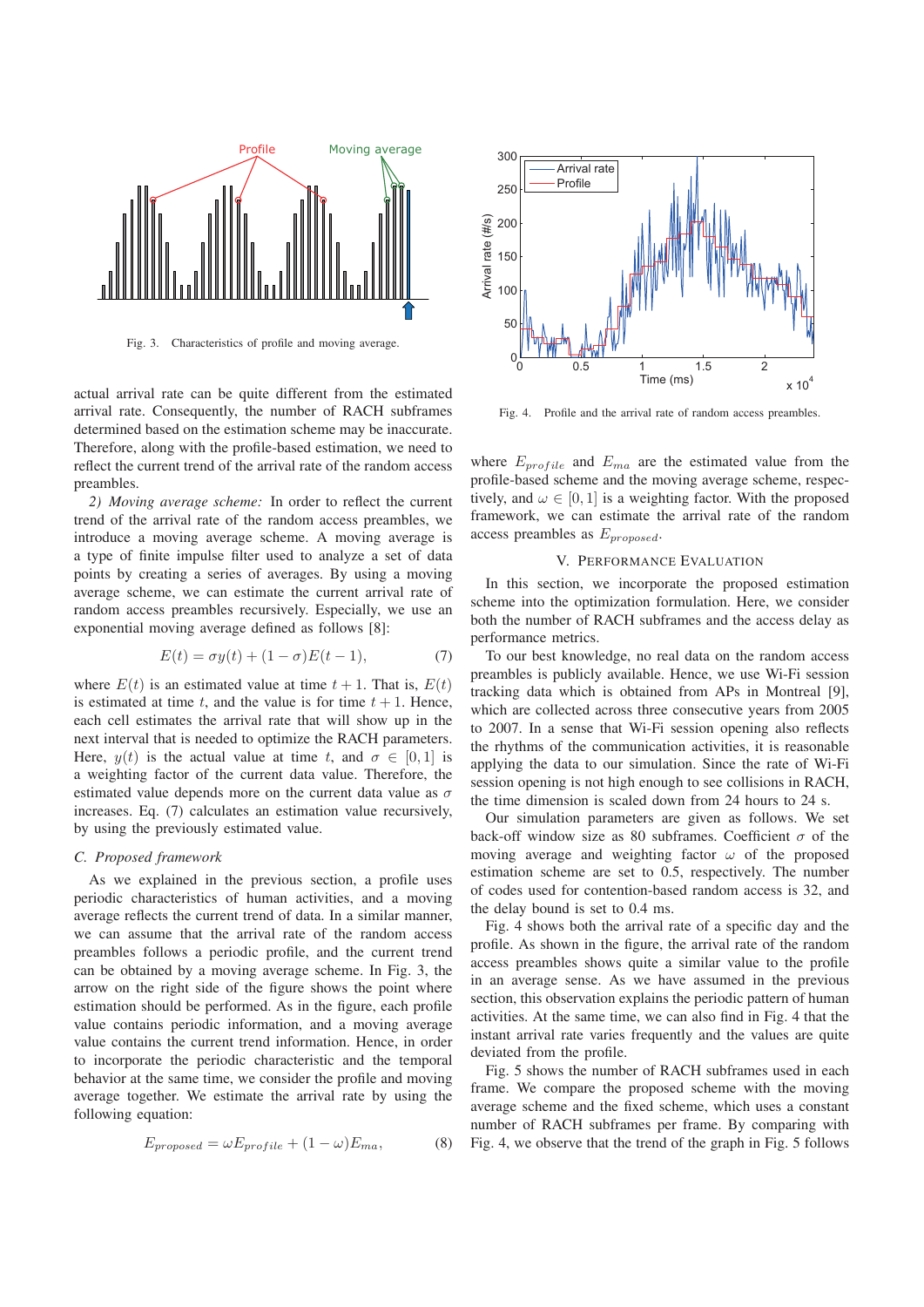

Fig. 5. The number of RACH subframes used per frame.



Fig. 6. Cumulative number of collisions.

that of the arrival rate for the cases of the proposed and the moving average schemes. We can also notice that the number of RACH subframes between 5,000 and 10,000 ms is smaller in the moving average case. This phenomenon results from the fact that the proposed scheme can anticipate from the profile that the arrival rate will increase. On the other hand, the pure moving average scheme does not have the profile information, and shows relatively slow adaptation to the traffic change.

As shown in Fig. 6, the moving average scheme results in more collisions than the proposed scheme when the arrival rate increases rapidly. This is because the moving average scheme underestimates the arrival rate. In case of the fixed scheme, there occur few collisions when the arrival rate is low because the cell uses more RACH subframes than it needs. On the other hand, we can find that the number of collisions rapidly increases when the arrival rate becomes higher.

We present the average number of RACH subframes used per frame and the average delay performance in Table I. The table uses three consecutive month traffic data. As can be seen in the fixed scheme, there exists a tradeoff between the average number of RACH subframes and the average delay. When the number of RACH subframes increases, the average delay

TABLE I PERFORMANCE COMPARISON AMONG THE ESTIMATION SCHEMES

|          | Average number of       | Average delay |
|----------|-------------------------|---------------|
|          | RACH subframes (/frame) | (ms)          |
| Proposed | 5.98                    | 0.36          |
| МA       | 5.85                    | 0.42          |
| Fixed    | 0.5                     | 8.82          |
|          |                         | 3.87          |
|          | 7                       | 1.34          |
|          |                         | 0.79          |
|          | 5                       | 0.53          |
|          |                         | 0.26          |

decreases. Therefore, with the fixed scheme, each cell should use 10 subframes for RACH in order to satisfy the delay bound of 0.4 ms. In case of the proposed scheme, on the other hand, the average delay is 0.36 ms, which satisfies the delay bound. In the meantime, the number of RACH subframes is 5.98 per frame, which is smaller than the case of the fixed scheme. This result clearly shows that adaptation to the time varying arrival rate outperforms the fixed scheme.

When the cell uses the moving average scheme, the average delay is 0.42 ms, which exceeds the given delay bound while the number of RACH subframes is smaller than the case of the proposed scheme.

# VI. CONCLUSION

In this paper, we have proposed an adaptive algorithm for determining the number of RACH subframes per frame considering the time varying arrival rate of the random access preambles. First, we have numerically analyzed the collision probability of the random access request, and presented an optimization framework that minimizes the number of RACH subframes with a given delay constraint. Then, in order to take into account the time-varying rate of the random access preambles, we have introduced a periodic update algorithm for our optimization. To this end, by using both periodic information from a profile and the current information, we have proposed a scheme that can efficiently estimates the arrival rate of the random access preambles.

In our simulation study, we have comparatively evaluated the performance of the proposed scheme in terms of the number of RACH subframes per frame and access delay. By comparing the proposed scheme to a scheme that uses a fixed number of RACH subframes, we have shown that the proposed scheme uses a fewer number of RACH subframes than the scheme with a fixed number of RACH subframes while satisfying the given delay bound. We have also compared the proposed scheme with a scheme employing a moving average for traffic estimation. Since the proposed scheme exploits the periodic information from a profile, its access delay is relatively lower than the moving average scheme whenever the arrival rate of the random access preambles abruptly increases. Based on the evaluation, We conclude that the proposed framework for the self configuration of LTE RACH parameters can be a very useful scheme for improving the overall performance of LTE systems.